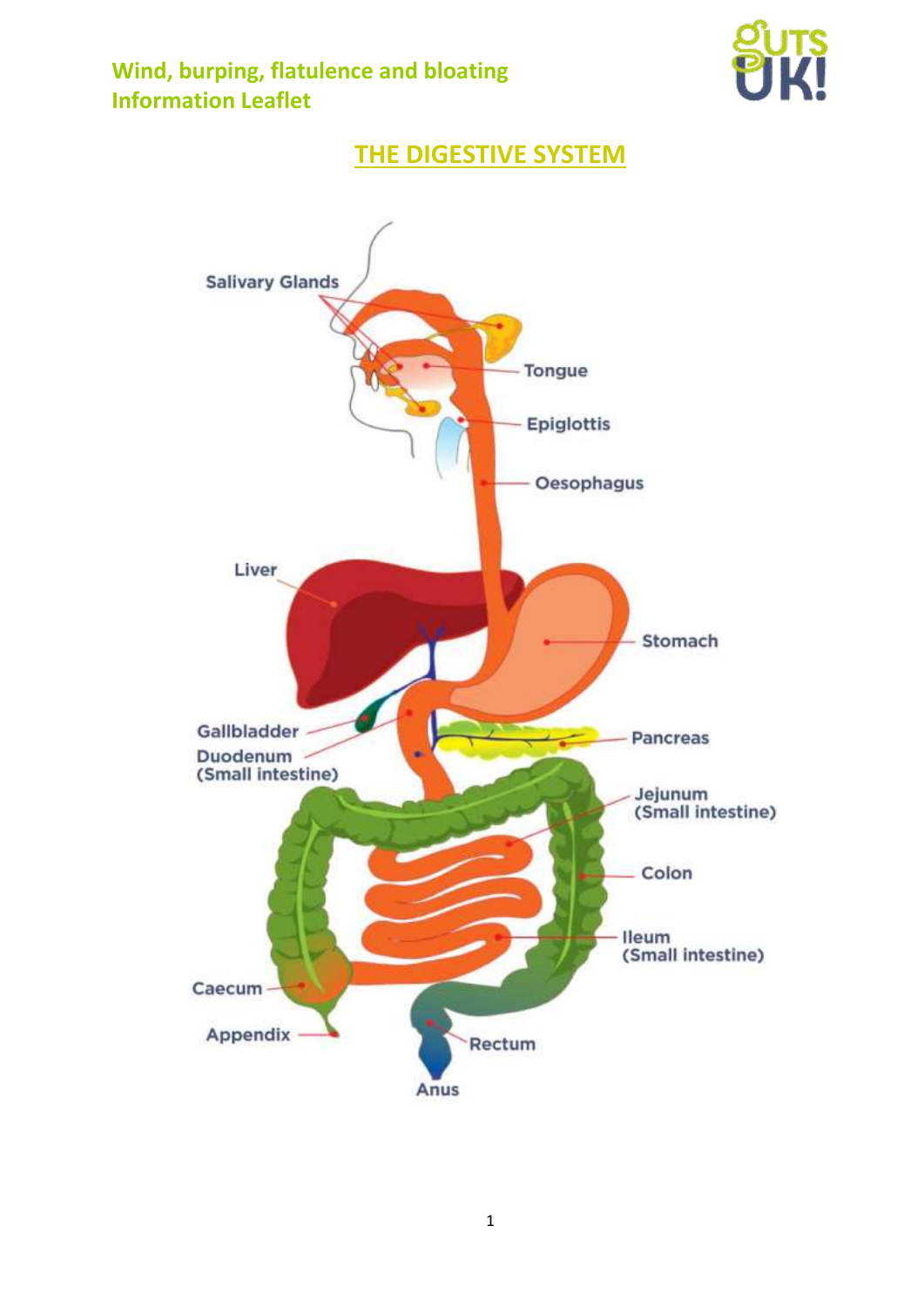

#### **This factsheet is about wind, burping, flatulence and bloating**

Many people think that they have too much wind and flatulence, but in an otherwise healthy person, these events are absolutely nothing to worry about.

#### **What is wind made up of?**

Over 90% of wind in the gut is made up of five gases: nitrogen, oxygen, carbon dioxide, hydrogen and methane. The remaining 10% contains small amounts of other gases.

**Nitrogen, oxygen and carbon dioxide:** the nitrogen and oxygen comes from swallowed air whilst the carbon dioxide is produced by stomach acid mixing with bicarbonate in bile and pancreatic juices. When these gases move into the small intestine most of the oxygen and carbon dioxide are absorbed into the blood stream and the nitrogen is passed down the large bowel (colon). In other words, the vast majority of gut wind originates from swallowing or digestion, not from bacterial fermentation.

**Hydrogen, methane, carbon dioxide:** the small intestine is the place where the food we eat is digested and absorbed; the residues, such as dietary fibre and some carbohydrates, then pass through to the large bowel. The colon contains different kinds of bacteria which are essential to good health and which ferment material from the small intestine, producing large volumes of gasses such as hydrogen, methane, carbon dioxide. Most of these gases are absorbed into the blood stream and eventually excreted in the breath but the rest is passed as flatus.

#### **What are the usual symptoms?**

Symptoms include:

- Burping (belching)
- Flatulence (farting)
- Rumblings (noisy gut)
- Bloating

## **Why does wind, burping, flatulence and bloating occur?**

The reasons for wind, burping, flatulence and bloating fall broadly speaking into three categories, mechanical, dietary and other conditions.

## **Burping (air eructation)**

Every time we swallow we take some air into the stomach. A burp is an involuntary expulsion of wind (gas) by the stomach when it becomes distended from an excess of swallowed air. Eating rapidly, which can occur when you eat hot foods, gulping food and drink, drinking a lot of liquid with meals, chewing gum, smoking or wearing loose dentures all promote air swallowing. Some people, when swallowing saliva to relieve heartburn, swallow air at the same time. Other people swallow air without noticing it, especially when they are tense. Fizzy drinks including beer cause belching because they release gas (carbon dioxide) into the stomach.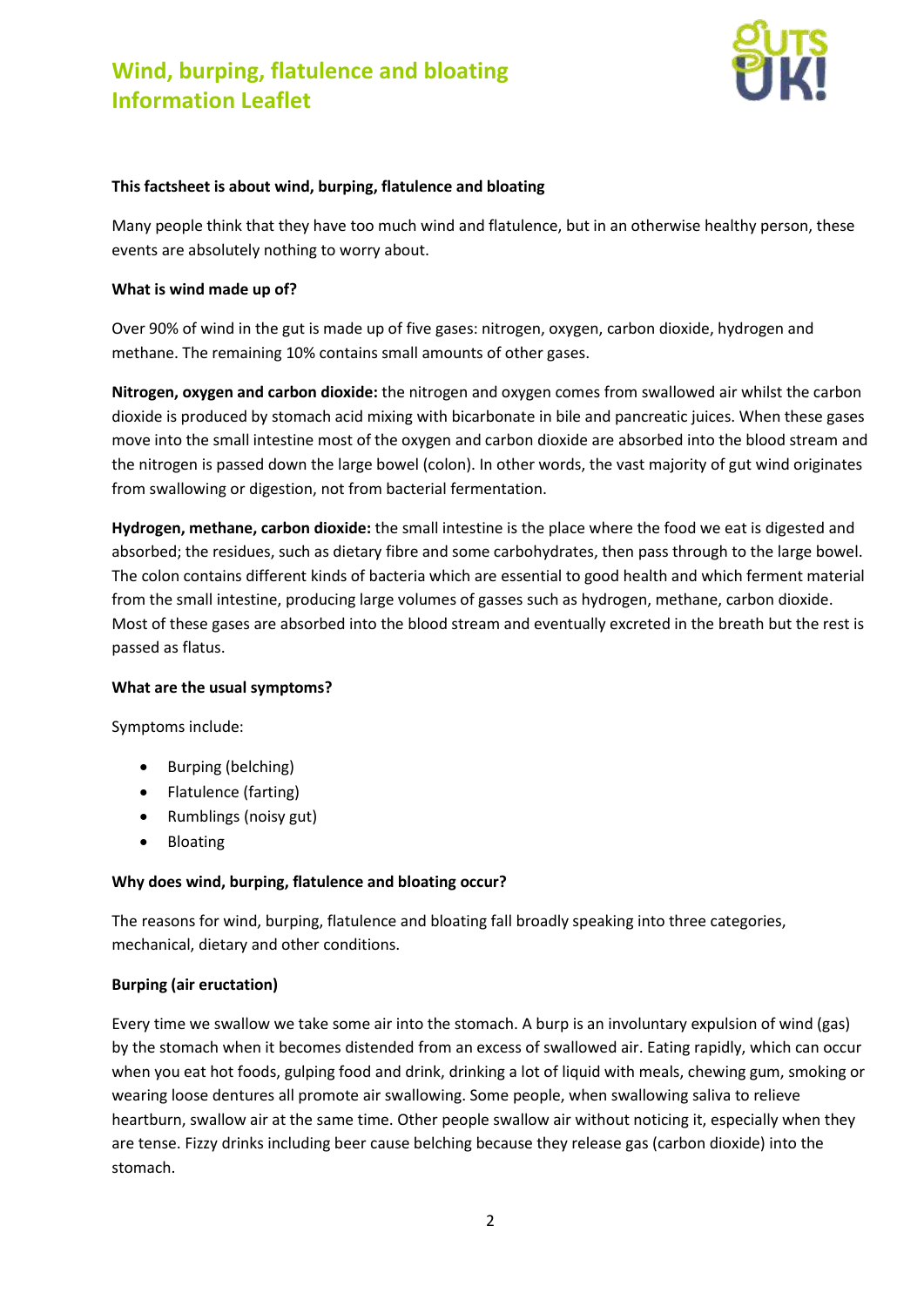

## **Chronic or repetitive burping (aerophagy)**

In this case air is not swallowed into the stomach but sucked into the gullet and rapidly expelled. Repetitive belching like this can last for minutes at a time and is very embarrassing. The cure lies in realising the cause. Air cannot be sucked in when the jaws are separated, so repetitive belching can be temporarily controlled by firmly clenching something like a pencil between the teeth.

Some people develop air swallowing and belching in the hope of relieving chest or abdominal discomfort. In fact more air is swallowed than is belched, so worsening the situation.

### **Rumblings/grumblings or noisy gut**

Bowel noises or borborygmi are produced when vigorous movements of the gut shuffle the liquid and gas contents of the intestine backwards and forwards. They may be produced by hunger, by anxiety or fright and are very common in Irritable Bowel Syndrome (IBS). Loud borborygmi or rumblings result from contractions of the intestines caused by diseases such as Crohn's Disease or bowel obstruction. These conditions are associated with other symptoms such as severe abdominal pain and should be reported to your doctor.

### **Flatus (fart)**

A normal individual passes wind through the rectum on average 15 times per day (ranging between three and 40 times), depending on diet.

- **Loud wind:** loud wind is produced by powerful contractions of the bowel wall forcing gas through a narrow anus - the muscle at the bottom of the rectum that keeps the intestinal contents in their place. Measures to reduce flatus production may help to lessen symptoms.
- **Smelly wind:** this is caused by smelly chemicals like indoles, skatoles and hydrogen sulphide that are produced by bacterial fermentation in the colon. Garlic and onions, many spices and some herbs of the fennel family, particularly asafoetida, which are used in Indian cooking, produce smelly gasses. Beer, white wine and fruit juices give rise to smelly hydrogen sulphide in some people. Some of these smelly gases are absorbed into the blood stream and excreted in the breath as well. Reducing the intake of this food may relieve symptoms. Eating a lot of fatty food can cause smelly wind, and it is worth cutting down on fat if this is a particular problem.

Other causes may include:

- **A high fibre diet:** this produces more wind than a low fibre diet or a low carbohydrate diet. It is possible to reduce flatus production, even on a high fibre diet, by avoiding the big gas producers which contain certain carbohydrates called oligosaccharides, which cannot be digested in the small intestine but are like food to bacteria in the colon. Cabbage, brussel sprouts, cauliflower, turnips, onions, garlic, leeks, lentils, pulses and some seeds such as fennel, sunflower and poppy all produce a lot of gas in the colon. Reducing the amount of foods in the diet will reduce flatus. Sometimes activated charcoal seems to reduce the amount (and smell) of flatus.
- **Lactose Intolerance:** some otherwise healthy people lack the enzyme necessary to digest lactose, the sugar in cows' milk. As a result the lactose is fermented in the colon bacteria with the production of large amounts of carbon dioxide and hydrogen which may cause gas as well as abdominal cramps. It occurs most commonly in people born in the Mediterranean area but can occur anywhere.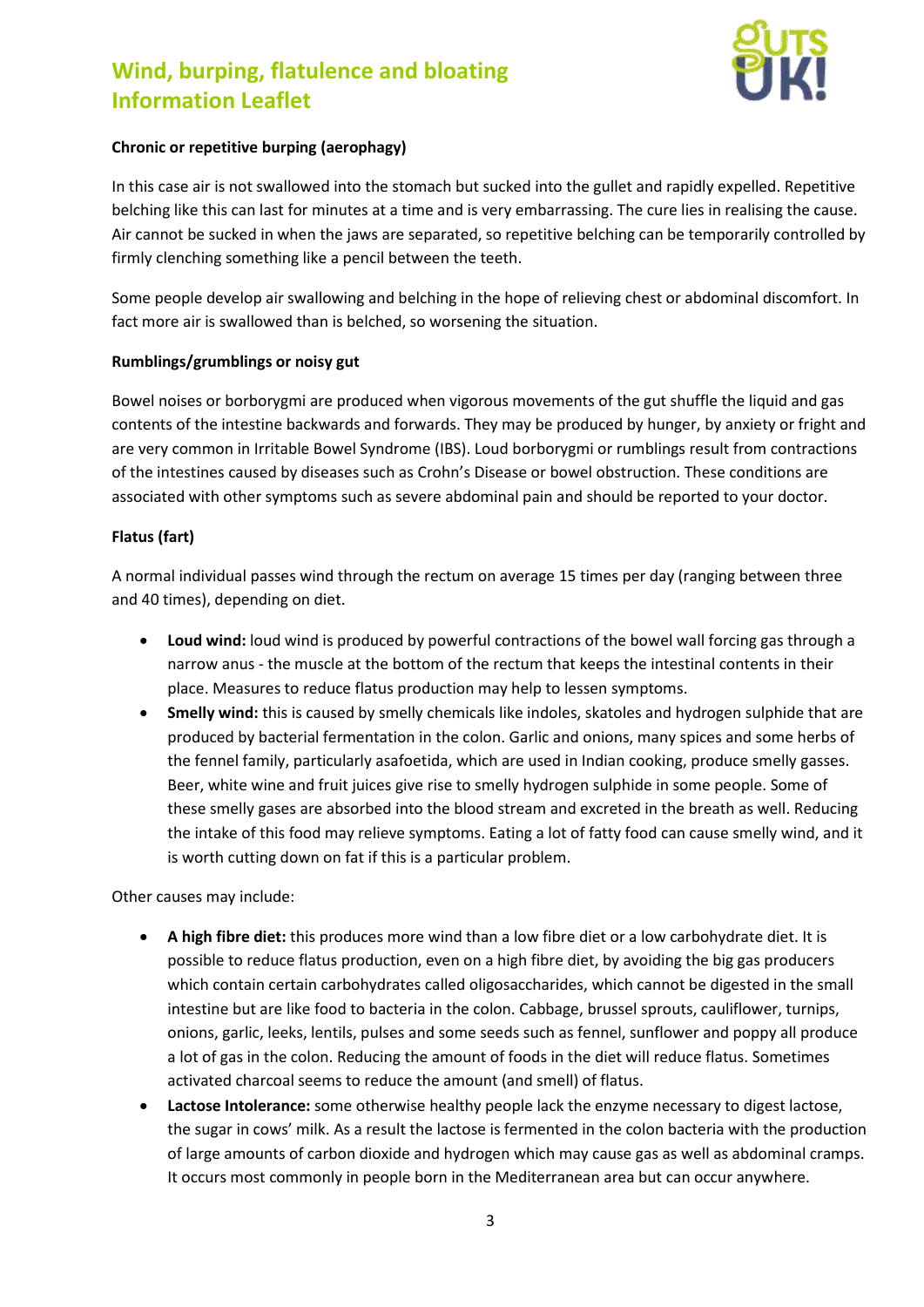

Reducing milk intakes to a level at which symptoms are controlled can reduce the flatulence. Your doctor may carry out special tests to confirm the diagnosis.

- **Sorbitol:** a sweetener used in diabetic diets and present in jams, sweets and sugarless chewing gum, it is not digested in the small intestine and can give rise to flatus for the same reason as lactose.
- **Medical conditions:** such as Crohn's disease, coeliac disease and other disorders which interfere with small bowel absorption of nutrients cause excess flatus because of impaired digestion. These conditions are usually associated with symptoms such as abdominal pains, weight loss, anaemia and/or persistent diarrhoea with pale, smelly stools that tend to float in the toilet pan. These symptoms require medical investigation (see our leaflets on Crohn's Disease, Coeliac Disease and Irritable Bowel Syndrome).
- **Antibiotics:** although they kill off the bacteria that can cause the fermentation, they quickly reestablish themselves. They also produce more flatus in most people.
- **Acid reflux or stomach ulcers:** excessive burping can be a sign of too much acid being produced in the stomach. This could be because of over indulgence or because of another condition such as acid reflux (see our leaflet on Heartburn and Reflux) or a stomach ulcer.

### **Bloating**

Abdominal bloating is a common complaint that is often blamed on excess gas in the bowel and is often associated with abdominal distension so that clothing has to be loosened. This is usually due to relaxation of the abdominal muscles in an unconscious way to relieve discomfort. The distension usually disappears on lying flat or on contracting the abdominal muscles. Bloating may also be caused by rich, fatty meals which delay stomach emptying.

A high fibre diet can cause bloating in some people, but in others may relieve it. The fibre absorbs water in the gut and gently distends it, which can help to prevent the uncoordinated contractions that are partly responsible for bloating. Some people find that activated charcoal or de-foaming agents (containing simethicone) are helpful. Avoiding gassy drinks may help.

#### **What treatment is available for wind, burping, flatulence and bloating?**

Treatment revolves around diet or lifestyle changes and changes to eating and drinking habits as outlined above. Probiotics do help some people but there is no research to back this up.

#### **How I do I know if my wind, burping, flatulence and bloating are normal?**

The average person breaks wind up to 40 times a day. Anything less than this is normal. Often people believe that they have excessive flatus is because an embarrassing incident like a loud or smelly fart in public has led to the belief that something is wrong. However, if these events are severe, ongoing, troublesome or if you are worried about them you should discuss your concerns with your doctor.

In addition, if you develop burping associated with chest discomfort, especially discomfort associated with exertion, or if you have difficulties in swallowing you should seek medical advice.

If bloating is persistent or associated with weight loss, abdominal pain or diarrhoea you should see your doctor as it can be a symptoms of more serious bowel conditions.